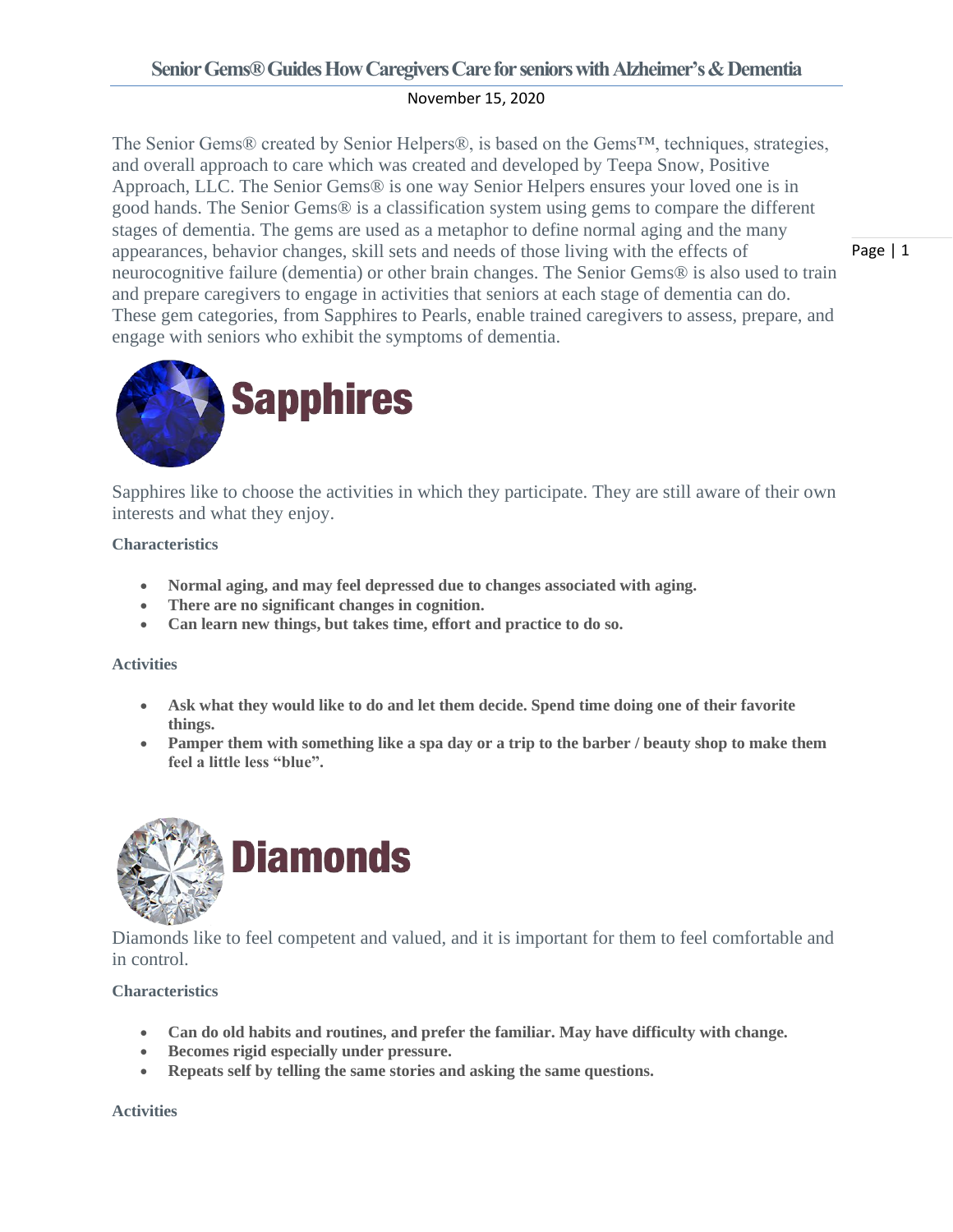## November 15, 2020

- **Have lunch or dinner at a familiar place, such as at home or at a restaurant.**
- **Attend a concert or play. Get some fresh air by walking or chatting on the porch.**



Emeralds are most comfortable when doing familiar tasks. They like to engage, help others, and want to feel like they have a purpose.

#### **Characteristics**

- **May get lost in their past life, places and roles.**
- **May have problems with communication and comprehension asking who, what, where, and when often.**
- **Loses or misplaces important things and may become afraid and accusatory.**

#### **Activities**

- **Use social preferences to choose activities. Choose favorites of the past, but do limit the amount of time doing the task to not overwhelm them.**
- **Perform a familiar task together. Cook a meal, go fishing or make jewelry.**
- **At a family meal, engage them to help set the table and clean up. Keep gathering small to minimize increased level of stress.**



Ambers like to manipulate, gather and touch things. When thinking of an activity, think of things that would be sensory stimulating. They also enjoy what is familiar.

#### **Characteristics**

- **Focused on sensations (touch, feel, smell, etc.).**
- **Gets into things.**
- **Impatient.**

#### **Activities**

- **Select activities that allow them to use their senses like sorting fabric squares, or watering the garden and picking flowers. Be aware that they may not do what is expected so being flexible and calm is key.**
- **Enjoy a sing-a-long or musical program or go to a place that is visually interesting.**

Page | 2